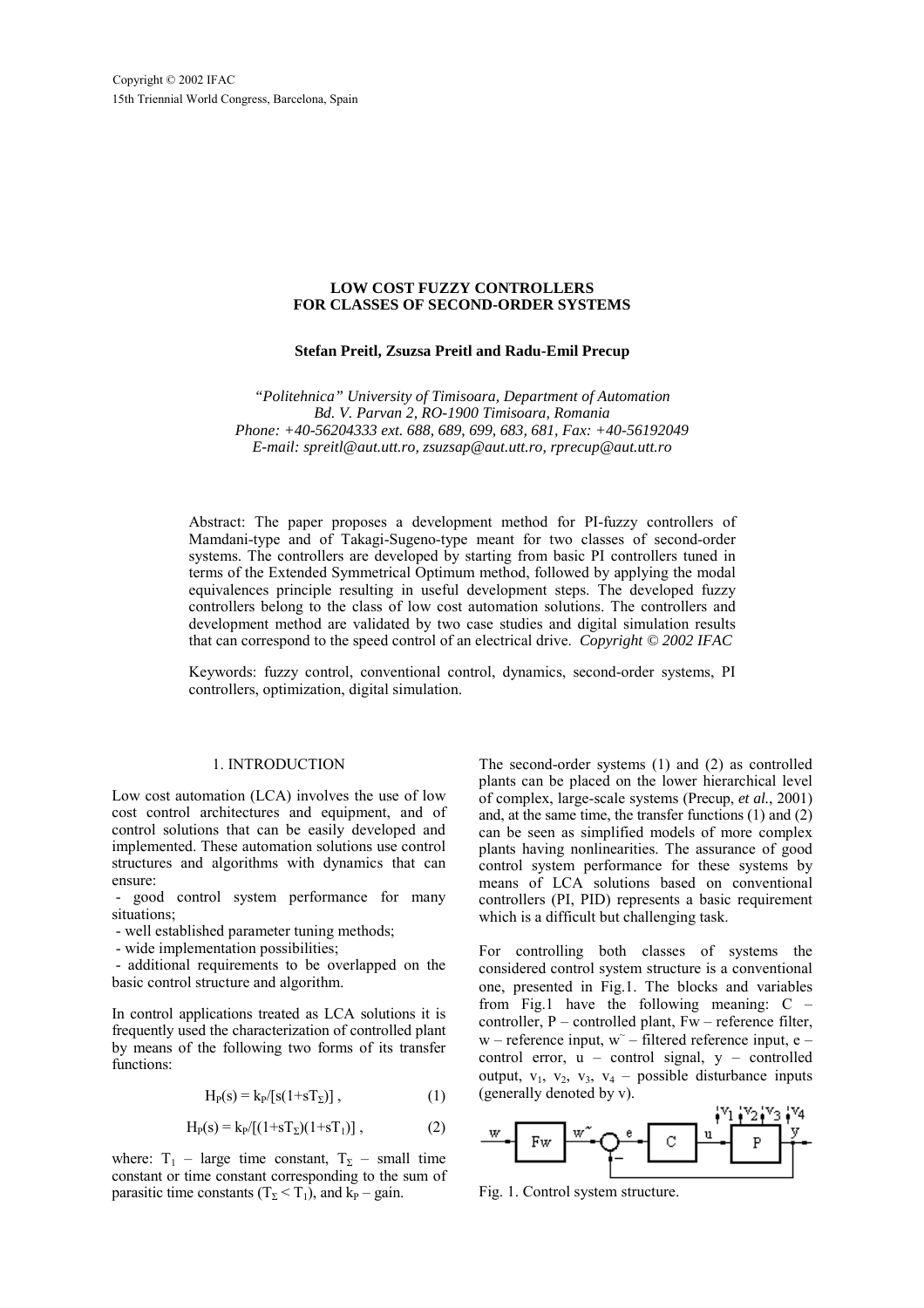For the plant with the transfer function (1), the use of PI controllers with the transfer function (3):

$$
H_c(s) = (k_c/s)(1 + sT_i),
$$
 (3)

with  $k_C$  – controller gain and  $T_i$  – integration time constant, tuned in terms of the Extended Symmetrical Optimum (ESO) method, offers very good control system performance (Preitl and Precup, 1999, 2000a).

This tuning methodology has the following advantages: - it ensures a large domain for control system performance that can be obtained as functions of a single parameter;

 - it has large possibilities for application to the field of electrical drives, in particular to those with nonlinearities or with variable inertia resulting in variable  $k_P$  (Preitl and Precup, 2000b).

For the plants with the transfer function (2), the use of PI controllers (3) tuned according to Kessler's Modulus Optimum (MO) method (Åström and Hägglund, 1995) leads to good control system performance with respect to the reference input w. Exceptions occur in the following two situations:

- the time constant T<sub>1</sub> is significantly large (T<sub>1</sub> >> T<sub>Σ</sub>), when the controller implementation can rise some problems, and

 - the load disturbance (v) is fed to the plant input (a disturbance of type  $v_1$ ), when the rejection of disturbance effects is done very slowly.

In such situations there exist two classical versions for treating the problem (Dragomir and Preitl, 1979): - the use of P controllers tuned according to the MO

method; the result is in control systems with nonzero static coefficient;

 - the use of PI controllers tuned according to Kessler's Symmetrical Optimum method (Åström and Hägglund, 1995); but, the large overshoot in this case is not a generally acceptable solution.

Another solution with much better results for controlling the plant (2) consists in the use of PI controllers in the conditions of applying the optimization relations in terms of the ESO method (Preitl, 2000).

A way to fulfil this goal, of very good control system performance by means of low cost automation solutions, is firstly represented by conventional control under the form of PI controllers as it was mentioned before.

An alternative and, at the same time, completing way to fulfil the goal of very good control system performance by means of LCA solutions is represented by the use of fuzzy control employing fuzzy controllers with dynamics. The development of fuzzy control systems is usually performed by heuristic means, incorporating human skills, but the drawback is in the lack of systematic development methods, devoted to relatively simple fuzzy controllers. One way to do this job is proposed here by firstly developing conventional PI controllers for

the accepted plants (1) and (2) and, then, by the incorporation the knowledge on these controllers in the development of fuzzy controllers with dynamics under the form of PI-fuzzy controllers.

The development of fuzzy controllers for the linear plants (1) and (2) does not represent an aim in itself, but it can be considered as a first step in the development of complex control structures including these plants. The simplicity of the presented development method and of the developed controllers justifies the use of these structures in cases that can involve from one application to another either variable parameters of controlled plant (for example,  $k_P$ ) or the plant placed at the lower hierarchical level of largescale systems. Furthermore, fuzzy control can compensate the nonlinearities mentioned before.

The paper is organized as follows. The ESO method together with its extension in applying it to the plant (2) will be shortly discussed in the Section 2. Then, Section 3 is dedicated to the presentation of the proposed PI-fuzzy controllers and of their development method. There is treated in Section 4 an application of the development method fuzzy controllers, with digital simulation results, for two case studies that can correspond to the speed control of an electrical drive, and the final part of the paper points out the conclusions.

## 2. A SHORT OVERVIEW ON EXTENSIONS OF SYMMERICAL OPTIMUM METHOD (ESO)

The generalized optimization conditions according to the ESO method (Preitl and Precup, 1999) are given by the equations (4):

$$
\beta^{1/2} \cdot a_0 \cdot a_2 = a_1^2, \ \beta^{1/2} \cdot a_1 \cdot a_3 = a_2^2, \tag{4}
$$

where the coefficients  $a_k$  ( $k = 0$  ... 3) belong to the general form of the closed-loop transfer function:

$$
H_w(s) = \frac{H_0(s)}{1 + H_0(s)} = \frac{b_0 + b_1 s}{a_0 + a_1 s + a_2 s^2 + a_3 s^3},
$$
 (5)

where  $H_0(s)$  is the open-loop transfer function:

$$
H_0(s) = H_C(s)H_P(s)
$$
. (6)

In the case of the controlled plant (1), the optimized transfer functions  $H_0(s)_{opt}$  and  $H_w(s)_{opt}$  are expressed as (7) and (8), respectively:

$$
H_0(s)_{opt} = \frac{1 + \beta T_{\Sigma} s}{\beta \beta^{1/2} T_{\Sigma}^2 s^2 (1 + T_{\Sigma} s)} = \frac{k_0 (1 + \beta T_{\Sigma} s)}{s^2 (1 + T_{\Sigma} s)}, \quad (7)
$$

$$
H_w(s)_{opt} = \frac{1 + \beta T_{\Sigma} s}{1 + \beta T_{\Sigma} s + \beta \beta^{1/2} T_{\Sigma}^2 s^2 + \beta \beta^{1/2} T_{\Sigma}^3 s^3},
$$
 (8)

with:

$$
k_0=k_Ck_P
$$
  $(b_0 = a_0, b_1 = a_1)$ . (9)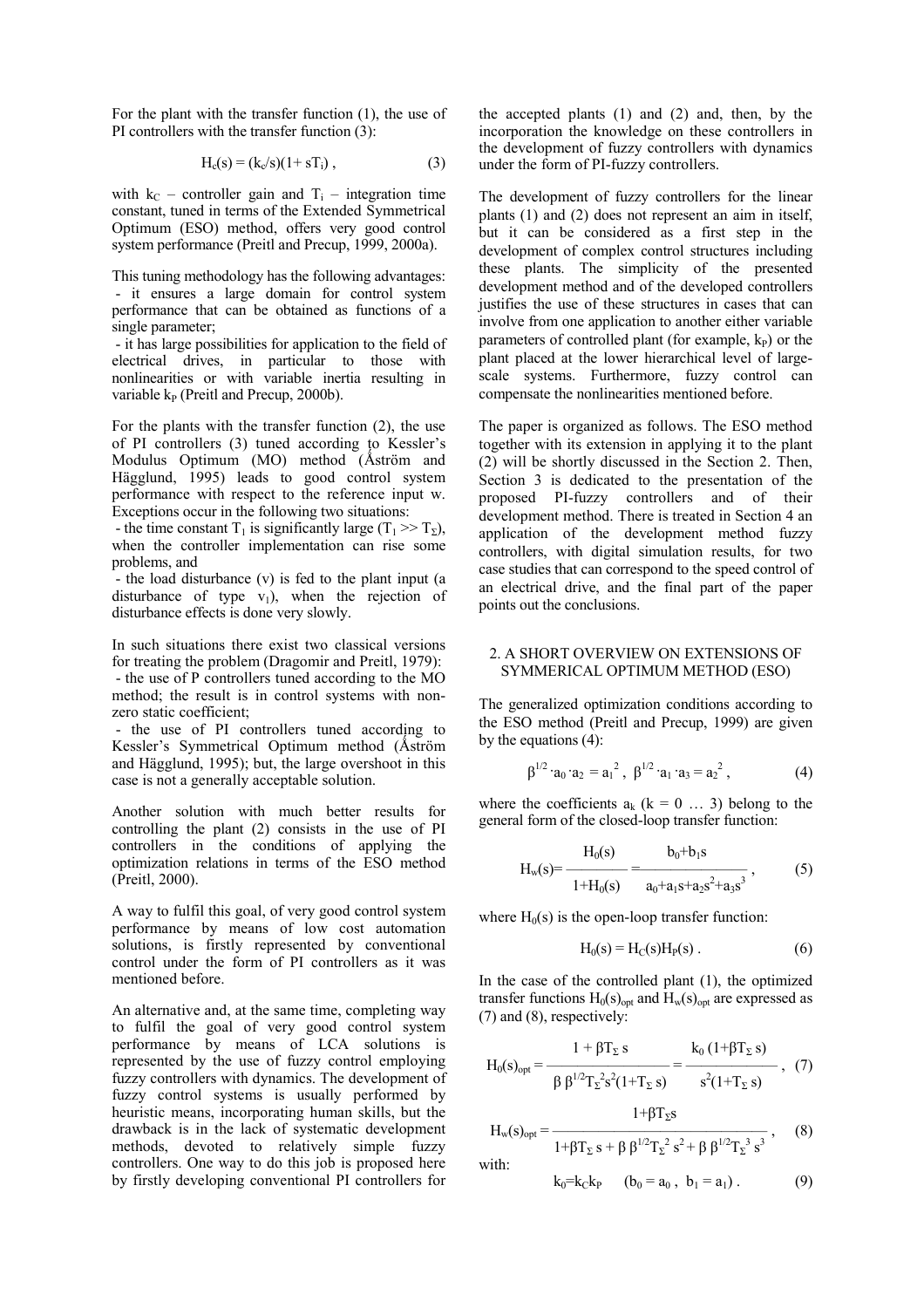The control system performance indices with respect to the unit step variation of w – the overshoot  $\sigma_1$ , the settling time  $t_s$ , the first settling time  $t_1$  (Fig.2-a) and the phase margin  $\varphi_r$  – depend favorable on the value of the design parameters  $\beta$  (Fig.2-b, with  $t_1 = t_1/T_{\Sigma}$ ,  $t_s = t_s/T_\Sigma$ ). These indices can be modified within large domains of values by the appropriate modification of the values of β.

The tuning relations for PI controller parameters are obtained by applying (4) resulting in (10):

$$
\mathbf{k}_{\rm c} = 1/(\beta \beta^{1/2} T_{\Sigma}^2 \mathbf{k}_{\rm P}), \ \mathbf{T}_{\rm i} = \beta T_{\Sigma} \,. \tag{10}
$$

The recommended domain of values for  $\beta$  is  $4 \le \beta \le 16$ (20) (Preitl and Precup, 1999).

In the case of the controlled plant (2) and the PI controller with  $H_C(s)$  having the form (3), after the computation of the coefficients of  $H_w(s)$  (5), these can be expressed in terms of (11):

$$
a_0 = k_c k_P , a_1 = 1 + k_c k_P \cdot T_i , a_2 = T_1 + T_\Sigma , a_3 = T_1 T_\Sigma . (11)
$$

Based on the optimization conditions (9) and on introducing the following notation (Preitl, 2000):

$$
\mathbf{m} = \mathbf{T}_{\Sigma} / \mathbf{T}_1, \ \mathbf{m} \ll 1 \,, \tag{12}
$$

where m characterizes the controlled plant, the controller tuning parameters for this extension of the ESO method are obtained in the form of (13):

$$
k_c = \frac{(1+m)^2}{\beta \cdot \beta^{1/2} \cdot k_P \cdot T_{\Sigma} \cdot m}, \ T_i = \frac{\beta T_{\Sigma} \cdot \Delta_m(m)}{(1+m)^2} = \beta T_{\Sigma m}, (13)
$$

where:

$$
T_{\Sigma}^{\, \prime} = T_{\Sigma} / (1 + m) , \ T_{\Sigma m} = T_{\Sigma} \Delta_m(m) / (1 + m)^3 ,
$$
  
 
$$
\Delta_m(m) = m^2 + (2 - 2^{1/2}) \cdot m + 1 , \qquad (14)
$$

with the recommended values for β (that can adjust the control system performance),  $4 \le \beta \le 16$  (20).

Some significant remarks related to the extension of the ESO method are highlighted as follows. So, if  $\beta \in \{4, 9, 16\}$ , the relations (13) and (14) will obtain much simpler particular forms.





For several values  $0.01 \le m \le 0.25$  and  $4 \le \beta \le 16$ . the expressions  $k_c(m)$  and  $T_i(m)$  can be given in a tabled form. On the basis of these tables there can be built the correction diagrams of controller parameters  ${k_c, T_i}$ , illustrated in Fig.3, where the lower index 0 corresponds to  $m = 0$ . Values  $m > 0.25$  permit the framing of the method in the MO method.

The expressions of the t.f.s  $H_0(s)_{\text{opt}}$  and  $H_w(s)_{\text{opt}}$ , can be expressed in the forms (15) and (16), respectively:

$$
H_0(s)_{opt} = \frac{(1+s\beta T_{\Sigma m})(1+m)^3}{\beta \beta^{1/2} T_{\Sigma}^2 s(s+1/T_1)(1+sT_{\Sigma})},
$$
 (15)

$$
H_w(s)_{opt} = (1 + \beta \cdot T_{\Sigma m} s) / \Delta(s) , \qquad (16)
$$

with:

$$
\Delta(s) = \left[\begin{array}{cc} \beta \beta^{1/2} T_{\Sigma}^{-3} / (1+m)^{3} s^{3} + \left[\beta \beta^{1/2} T_{\Sigma}^{-2} / (1+m)^{2} s^{2} + \right. \\ + \left. \left\{ \left[\beta \beta^{1/2} T_{\Sigma} / (1+m)^{3} \right] m + \beta \cdot T_{\Sigma} \cdot m \right. \right\} s + 1 \ . \end{array} \right. (17)
$$

The relations (15) … (17) outline that, for  $m \rightarrow 0$  $(T_1 \gg T_\Sigma)$ , there are found again the tuning relations specific to the ESO method. The explanation consists in the fact that from a theoretical point of view,  $H<sub>P</sub>(s)$ has a quasi-integral behavior.

The analysis in the frequency domain and the root loci (families of root loci for m and  $β$  – parameters) can enlarge the image on the potential and possibilities for using the presented method (Preitl, 2000).

Concerning the behavior of the control system with respect to the disturbance input (v), if a  $v_1$ -type disturbance input is considered to be fed to the controlled plant (Fig.1), the closed-loop transfer function with respect to this disturbance input,  $H_{vv}(s)$ , can be expressed:

$$
H_{\rm yv}(s) = \frac{H_{\rm P}(s)}{1 + H_{\rm C}(s)H_{\rm P}(s)},
$$
\n(18)

When the PI controller has the parameters tuned according to (13) and (14), the result will be:

$$
H_{yy}(s) = s \cdot k_P / \Delta(s) . \qquad (19)
$$

Therefore:

 - the control system will have zero static coefficient,  $k_e / k_{e0}$ 



Fig. 3. Diagrams for  $k_c$  and  $T_i$  versus m.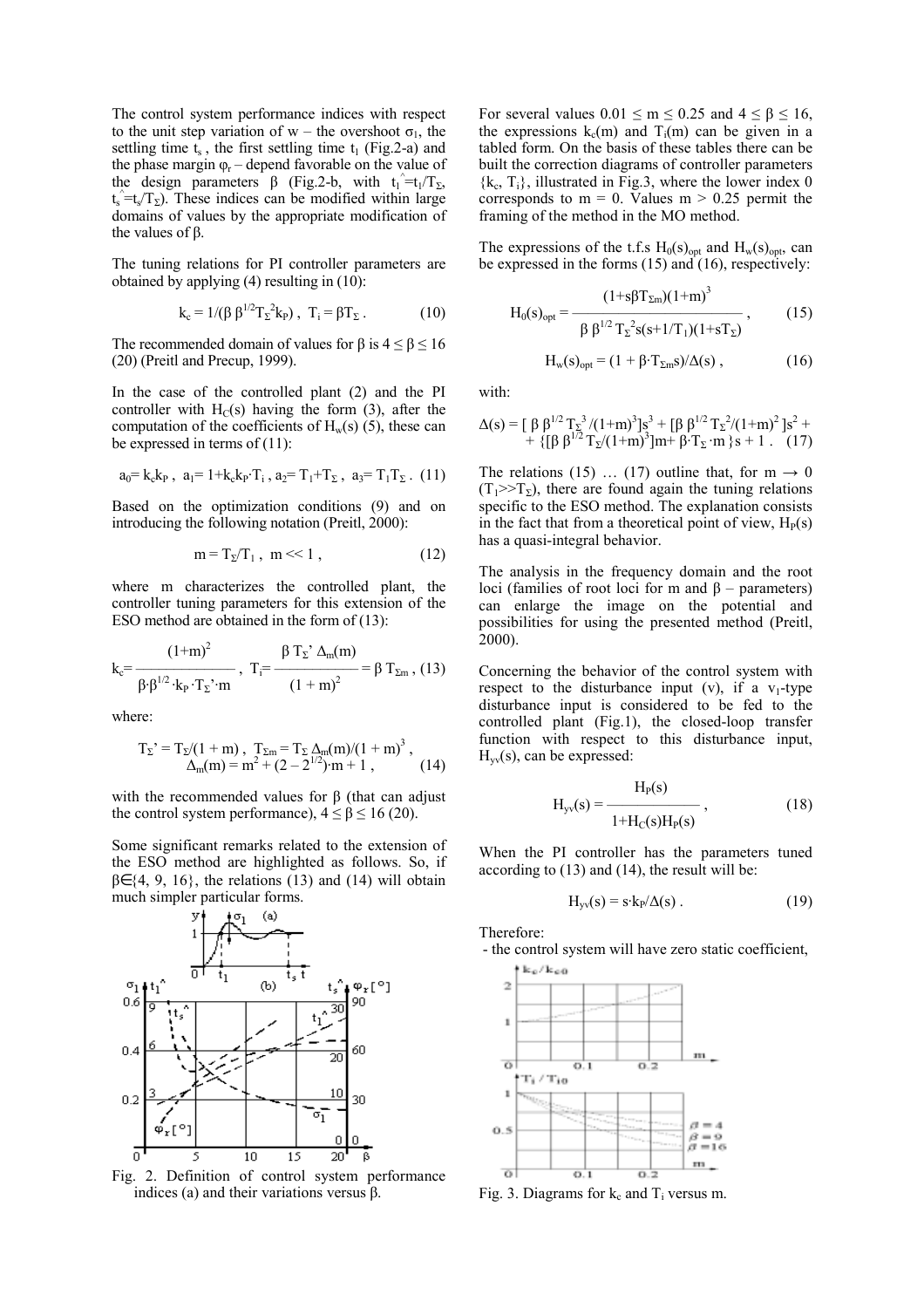- the dynamics of the control system with respect to the disturbance input  $v_4$  will be convenient and relatively fast as in (Preitl, 2000).

#### 3. DEVELOPMENT OF FUZZY CONTROLLERS

There will be developed two versions of PI-fuzzy controllers (PI-FCs), easy to implement as LCA solutions:

 - a Mamdani-type PI-fuzzy controller (M-PI-FC) (Mamdani, 1974), which is a type II fuzzy system according to (Koczy, 1996; Sugeno, 1999);

 - a Takagi-Sugeno PI-fuzzy controller (TS-PI-FC) (Takagi and Sugeno, 1985), which is a type II fuzzy system according to (Koczy, 1996; Sugeno, 1999).

Both fuzzy controllers have the same structure, presented in Fig.4 and replace the block C from Fig.1. According to Fig.4, the dynamics is introduced in the structure of the fuzzy controller (FC is a nonlinear block without dynamics) by differentiating the control error  $(e_k)$  and integrating the increment of control signal  $(\Delta u_k)$ .

In the development phase, the membership functions of both PI-FCs are of regularly distributed triangular type with an overlap of 1 for the inputs ( $e_k$  and  $\Delta e_k = e_k$  $e_{k-1}$  – the increment of control error), and, for the version of M-PI-FC, of regularly distributed singleton type for the output  $(\Delta u_k)$  (Fig.5).

The M-PI-FC is based on Mamdani's compositional rule of inference assisted by the rule base expressed in terms of MacVicar-Whelan-type decision table presented in Table 1, and it uses the center of gravity method for defuzzification.

The TS-PI-FC uses the max and min operators in the inference engine, assisted by the rule base expressed by the decision table from Table 2, and employs the weighted average method for defuzzification (Babuska and Verbruggen, 1996).



Fig. 4. Structure of PI-FCs with integration on



Fig. 5. Accepted membership functions of input (for M-PI-FC and TS-PI-FC) and output (for M-PI-FC) linguistic variables.

Table 1 Decision table of M-PI-FC

|              |    | $\mathrm{e_{k}}$ |           |                 |  |
|--------------|----|------------------|-----------|-----------------|--|
|              |    | N                | ZE        | D               |  |
|              |    | ZE               | PS        | PB              |  |
| $\Delta e_k$ | ZE | <b>NS</b>        | ZE        | PS              |  |
|              |    | NΒ               | <b>NS</b> | $\overline{PS}$ |  |

Table 2 Decision table of TS-PI-FC

|              |    | $\mathrm{e_{k}}$        |                |                           |
|--------------|----|-------------------------|----------------|---------------------------|
|              |    | N                       | ZE             |                           |
|              |    |                         | $\Delta u_k$   | $\gamma \cdot \Delta u_k$ |
| $\Delta e_k$ | ZE | $\Delta u_{k}$          |                | $\Delta u_k$              |
|              | N  | $\gamma$ · $\Delta u_k$ | $\Delta u_{k}$ |                           |

Fig.5, Table 1 and Table 2 point out the three strictly positive parameters of both PI-FCs to be determined in the sequel by means of the proposed development method:  ${B_e, B_{\Delta e}, B_{\Delta u}, \alpha}$  for M-PI-FC and  ${B_e, B_{\Delta e}, B_{\Delta e}}$ γ} for TS-PI-FC. The parameters α and γ can introduce additional nonlinearities that can be useful for control system performance enhancement especially when controlling complex plants, nonlinear or with variable parameters (Boverie, *et al.*, 1992), where the stability analysis is necessary (Aracil, *et al.*, 1992; Garcia-Cerezo and Ollero, 1992).

For the development of M-PI-FC and TS-PI-FC it is firstly necessary to discretize the continuous linear PI controller with the transfer function (3) and the tuning parameters computed by means of (10) or (13). Based on Tustin's discretization method an incremental version of the quasi-continuous digital PI controller is obtained:

$$
\Delta u_k = K_P \Delta e_k + K_I e_k
$$
,  $K_P = k_c (T_i - h/2)$ ,  $K_I = k_c h$ , (20)

where h represents the sampling period, and the index k stands for the current sampling interval.

For ensuring the quasi-PI behavior of both versions of PI-fuzzy controllers, the modal equivalences principle (Galichet and Foulloy, 1995) is applied, and the following useful relations will be obtained:

$$
B_{\Delta e} = (K_I/K_P)B_e , \qquad (21)
$$

$$
B_{\Delta u} = K_I B_e \,. \tag{22}
$$

The relations (21) and (22) are used for the version of M-PI-FC, but for the version of TS-PI-FC only the relation (21) is used.

The degrees of freedom in the development of the fuzzy controllers are represented by the strictly positive parameters  $B_e$  and  $\alpha$  for M-PI-FC, and  $B_e$  and γ for TS-PI-FC.

By using the preparatory aspects presented above, the proposed development method for the two versions of fuzzy controllers, the M-PI-FC and TS-PI-FC results in the following development steps:

 - express the simplified mathematical model of controlled plant in the forms (1) or (2) and compute the parameter m by means of  $(12)$  for the form  $(2)$ ;

 - choose the value of the design parameter β as a compromise between the desired / imposed control system performance by using the diagrams (for  $\sigma_1$ , t<sub>1</sub>,  $t_s$  and  $\varphi_r$ ) illustrated in Fig.2-b;

- obtain the tuning parameters  $\{k_c, T_i\}$  of the continuous linear PI controller by applying for the plant  $(1)$  the relation  $(10)$ , and for the plant  $(2)$  the relation (13) of the diagrams from Fig.5;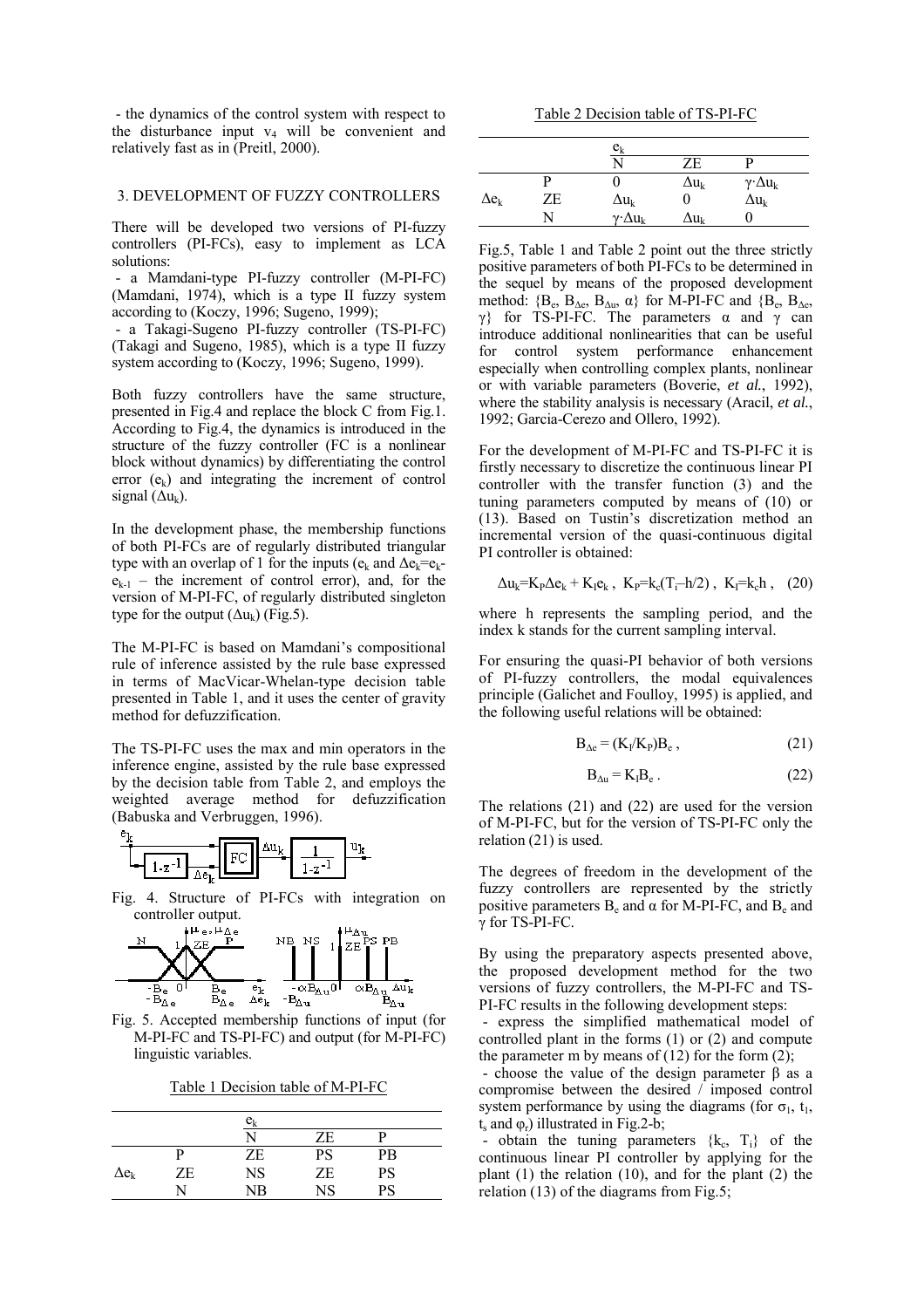- choose a sufficiently small sampling period, h, accepted by quasi-continuous digital control, take into account the presence of a zero-order hold, discretize the continuous linear PI controller and compute the parameters  ${K_P, K_I}$  of the resulted quasi-continuous digital PI controller from (20);

- choose the values of the parameters  $B_e$  and  $\alpha$  of the M-PI-FC, and  $B_e$  and  $\gamma$  for the TS-PI-FC and use (21) and (22) from which there will be obtained values of  $B_{\Delta e}$  and  $B_{\Delta u}$ ; for the M-PI-FC, and the value of  $B_{\Delta e}$  for the TS-PI-FC;

 - design the reference filter Fw; for the conventional case, there are recommended in the case of ESO method two filters by Preitl and Precup (1999), and the simplest one has the transfer function  $H_{Fw}(s)$ expressed ad:

$$
H_{Fw}(s) = 1/(1+sT_i),
$$
 (23)

The basic values of the parameters  $B_e$  and  $\alpha$  (or  $\gamma$ ) are chosen in accordance with the experience of an expert in control systems, or they can be obtained by using adaptive structures. The values of the parameter  $B<sub>e</sub>$  are in connection with the domains of variation of the reference input. The parameters  $\alpha$  and  $\gamma$  are introduced for improving the dynamics of the fuzzy control system, the recommended domains being  $\alpha$ ,  $\gamma \in (0, 1]$ as it is done by Precup and Preitl (1998) for a version of M-PI-FC.

By increasing the number of linguistic terms and accepting the modification according to the needs of the support and distribution of output singletons it can be obtained the nonlinear character which is adequate for the FC.

The hardware and software implementation of such a control solution does not rise any special problems.

It has to be highlighted that the replacement of the block FC from Fig.4 by an adder will convert the fuzzy controller into a conventional PI one.

#### 4. CASE STUDIES

There are treated two basic case studies specific to LCA application examples of the proposed development method. These case studies can correspond to the speed control of an electrical drive with its linearized simplified form having the transfer functions (1) and (2). By using the above presented development method, for each case study there are developed:

 - the conventional PI controllers, using the presented extensions of the ESO method;

 - two versions of PI-fuzzy controllers (PI-FCs): the Mamdani-type PI-fuzzy controller (M-PI-FC) and the Takagi-Sugeno-type PI-FC (TS-PI-FC).

The control system (CS) performance achieved by the developed fuzzy control systems are compared with the CS performance achieved by the conventional control solutions (with linear PI controllers).

# *4.1 Case Study 1*.

The controlled plant is characterized by the transfer function (1) with the parameters  $k_P = 1$  and  $T_\Sigma = 1$  sec. The steps presented in Section 3 enable the development of the two versions of PI-FCs resulting in the following values of the parameters:

- for the basic conventional controller:  $\beta = 9$ ,  $k_c =$ 0.037,  $T_i = 9$  sec,

- for the M-PI-FC:  $h= 0.02$  sec,  $K_P = 0.333$ ,  $K_I =$ 0.00074,  $B_e = 0.5$ ,  $\alpha = 0.8$ ,  $B_{\Delta e} = 0.0011$ ,  $B_{\Delta u} = 0.00037$ ; - for the TS-PI-FC:  $h=$  0.02 sec,  $K_P$ = 0.333,  $K_I$ = 0.00074,  $B_e = 0.05$ ,  $\gamma = 0.35$ ,  $B_{\text{Ae}} = 0.00011$ , with β,  $k_c$  and  $T_i$  from the conventional controller.

Part of the digital simulation results are presented in Fig.6 for the CS with linear PI controller, Fig.7 for the CS with M-PI-FC and Fig.8 for the CS with TS-PI-FC in the following simulation conditions: a unit step modification of w followed by a  $-0.5$  step modification of  $v_4$  (after 75 sec). The continuous line is used for illustrating y, and the dotted line for u.

# *4.2 Case Study 2*.

The P is characterized by the transfer function (2) with the parameters  $k_P = 1$ ,  $T_\Sigma = 1$  sec and  $T_1 = 10$  sec (fulfilling the condition (12)). By proceeding the development steps from Section 3, the following values for the parameters of the two versions of PI-FCs will be obtained:

- for the basic controller:  $β=9$ , m= 0.1, k<sub>c</sub>= 0.493, T<sub>i</sub>= 7.2256 sec,

- for the M-PI-FC:  $h= 0.02$  sec,  $K_P = 3.557$ ,  $K_I =$ 0.0099,  $B_e = 0.5$ ,  $\alpha = 0.8$ ,  $B_{\Delta e} = 0.0014$ ,  $B_{\Delta u} = 0.0049$ ,

- for the TS-PI-FC:  $h= 0.02$  sec,  $K_P = 3.557$ ,  $K_I =$ 0.0099,  $B_e = 0.15$ ,  $\gamma = 0.35$ ,  $B_{\Delta e} = 0.00041$ ,



t [sec]

50

O

Fig. 6. y and u versus time for CS with PI controller (case study 1).

100

150



Fig. 7. y and u versus time for CS with M-PI-FC (case study 1).



Fig. 8. y and u versus time for CS with TS-PI-FC (case study 1).